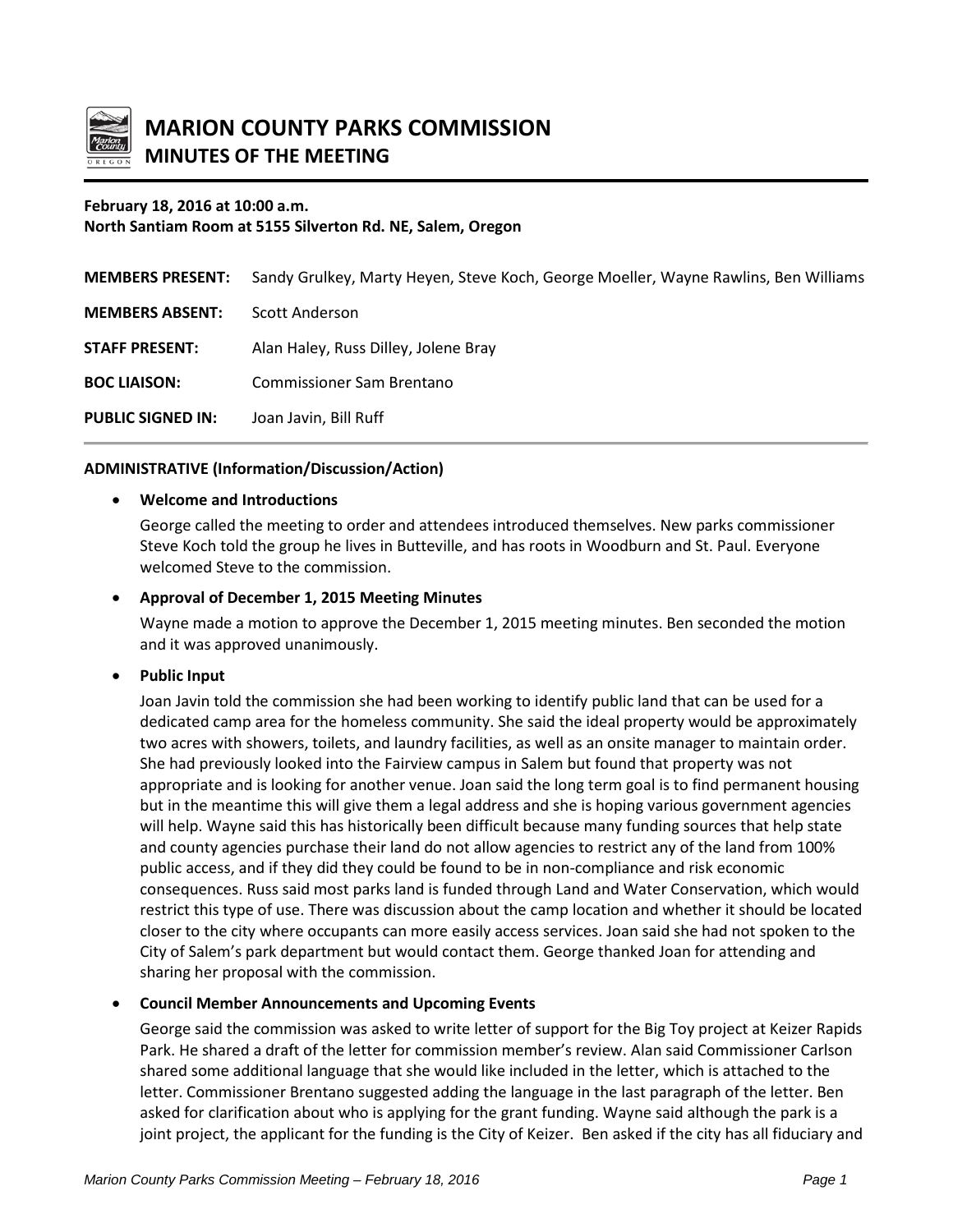legal obligations. Wayne said that was correct. Alan said one issue Commissioner Carlson wanted highlighted was that Keizer Rapids Park is a regional park and Marion County is part of the region. Wayne said this is important to share because if Marion County was to design a project and request grant funding, state parks would differentiate between the City of Keizer and Marion County. There was approval to add the language and Alan suggested he could edit it and send it back out for signature.

### • **Nomination of new Parks Commission Chair**

George asked for nominations for a new Parks Commission Chair. Sandy nominated Ben to serve as chair and Marty seconded the nomination. Wayne moved to close nominations and the commission voted unanimously to appoint Ben as Parks Commission Chair.

### **SUMMARY OF PARKS WORK SESSION WITH BOC**

Russ said he, Alan and Jeff met with the board of commissioners in December to discuss the parks master plan and direction of the program, including the budget, staffing and projects they would like to see done. Steve said the plan is five years old and asked if there was a suggestion to rewrite or update. Alan said at this time they were looking at specific points that need updates. He said he wants to use the master plan to drive the budget, as well as the reverse, and to be able to show when making requests for improvements that it has already been thought out and planned for. Alan said although maintenance is in the plan, it is not sufficiently highlighted. He said the plan may not identify a dollar amount, but it will identify specific maintenance needs for each park. Russ said there was also discussion about additional funding to the budget to address maintenance issues and upgrade playground equipment.

Russ said there was also discussion about the commission engaging more by meeting more frequently or possibly having parks commissioners act as liaisons to neighborhood groups since there isn't staff for this. Ben said he thought this was a superb idea and asked for feedback from other commission members because this will translate into some additional time and effort. Sandy said she thought it would be good to get out into the community instead of making them come to the commission. She asked if members can voluntarily meet with neighborhood groups and report back at commission meetings. There was discussion about what purpose commission members would have for attending these meetings. Ben said commissioners' purpose can be sharing and gathering information, such as community input, while updating the Parks Master Plan. Wayne said he's not sure if commissioners should be liaisons and needs to give it some thought. Ben asked about the number of neighborhood groups.

Russ suggested attending a neighborhood association or group meeting in the North Fork area. Alan said the board's point is more about commission members being open to attending or engaging with groups, not identifying a specific group. He said they also suggested working to create state and federal partnerships and this will take time. Alan said he is trying to set a meeting with BLM and the Forest Service to discuss collecting parks fees up the North Fork since they are already collecting fees in the same area. Ben asked if they were looking for a willingness in principle to engage with the public, which Alan confirmed.

Alan said at the work session meeting they also talked about regional focus and how many acres of parks we have, how much should we have and how much is held regionally. He said the commission could look at regional usability instead of tying up Marion County parks or funding. Commissioner Brentano said the public doesn't see a difference between city, county or state parks, so each agency should work together to provide services. Steve asked if there is a value in distinguishing Marion County parks through signage for the purpose of gleaning money for those parks specifically. He said if the county was to propose a bond measure for county parks, the public could identify those parks through visual cues. Alan agreed this was a good point and said most who live by Auburn Park don't know it's a county park, but most who live on the North Fork know those are county parks, but that for funding he doesn't think it makes much difference.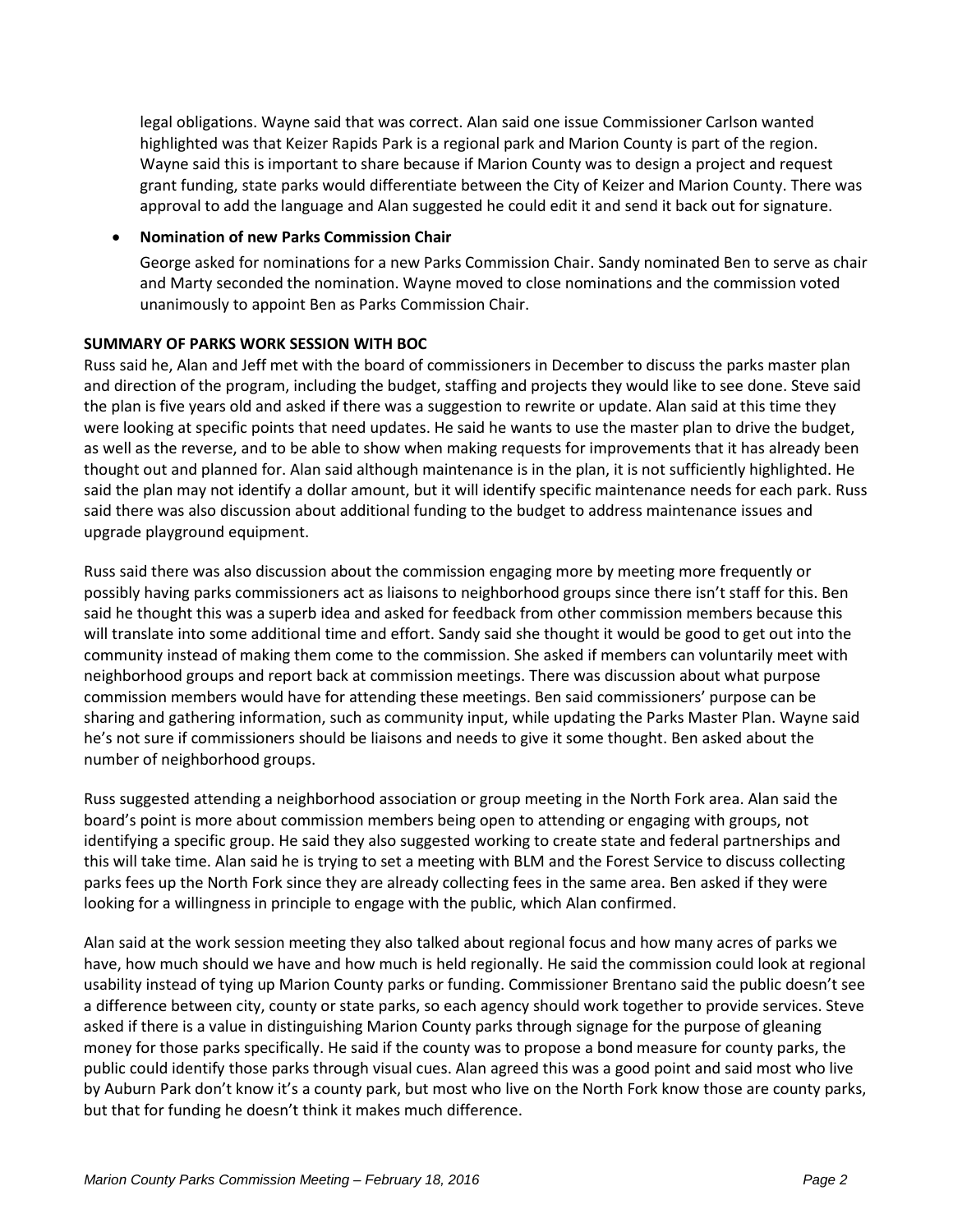Alan said the City of Aumsville had made a proposal to take over Aumsville Ponds Park. He said they have plans for enhancements for improved trails and the Aumsville Police Department would patrol it. He said the Marion County Sheriff's Office currently does this, but on a very limited basis as time allows. He said from a regional perspective, the park is still here and available to use. Alan said the county has property connected to the back of the park property and would retain county water rights. Sam said he receives complaints of vandalism and it may be better served by the city.

Alan said they also discussed potential improvements and available funding with the board. He said they are spending one-third of what would be ideal to maintain parks at the level they'd like to see and wants to increase that. He said there was also discussion about grants used to develop Bear Creek Campground, which was a three year effort.

He said as far as engaging the commission, some issues to discuss include removing the concrete structure at Scotts Mills; transferring Aumsville Ponds to the City of Aumsville and whether other county parks in cities should be transferred; and improvements to parking areas at Salmon Falls with Title III money in conjunction with the Forest Service and BLM in the spring and into the summer. Alan said it would be helpful to the board of commissioners if the various parks maintenance projects can be prioritized.

Steve asked what the parks program pays when juvenile crews are used. Alan said although the program usually pays for crews, the county sheriff and juvenile director are collaborating with the parks program and the only expense is materials. He said both departments have contracts in place for projects and on days they don't have anything scheduled, they make themselves available to parks. Alan said the county is looking at increased sheriff's patrols up the North Fork. He said the sheriff's office is no longer using the cadet program there because it's too dangerous with them alone, but they may partner a cadet with a deputy.

Alan said the board wants a parks plan and will use the Parks Master Plan to build it. He said budgets are due in March and Jeff's position will be advertised soon. He said they are looking at his positional organizationally because it hasn't been reviewed for several years. He said they are not necessarily looking for an engineer because the division has engineers, but they are looking for someone with multiple qualifications and strong management skills.

George asked how to proceed on prioritizing maintenance projects. Russ said he has a list that he and Jeff created. Ben asked Russ to send this in an email to the commission. Russ also asked if commissioners are willing to meet every two months and all agreed.

# **FUTURE TOPICS / EMERGING ISSUES / OTHER BUSINESS**

# • **Butteville Project Update**

Ben shared a PowerPoint presentation about the proposed Butteville Landing project that Bill Ruff helped create. He said Butteville was once the center of the county in the mid-1800's but has since wound down to a small residential community with no social or economic driver, although it does have Oregon's oldest operating store, which is operated by the Oregon Parks and Recreation Department (OPRD). Ben said OPRD installed a paddle dock at Champoeg State Park which makes it safer for paddlers to get out of their water craft. He said the Butteville property is 60' wide and 353' long and runs from First Street to the Willamette River.

Ben said Steve Koch, a landscape architect, and Bill Ruff, a building architect, are also on the Friends of French Prairie (FOFP) board of directors and have offered their services pro bono in redesigning the Butteville property. He said there is community support for the project from all the immediate local residents and the Butteville Community Church, with the exception of one property owner. Ben said the